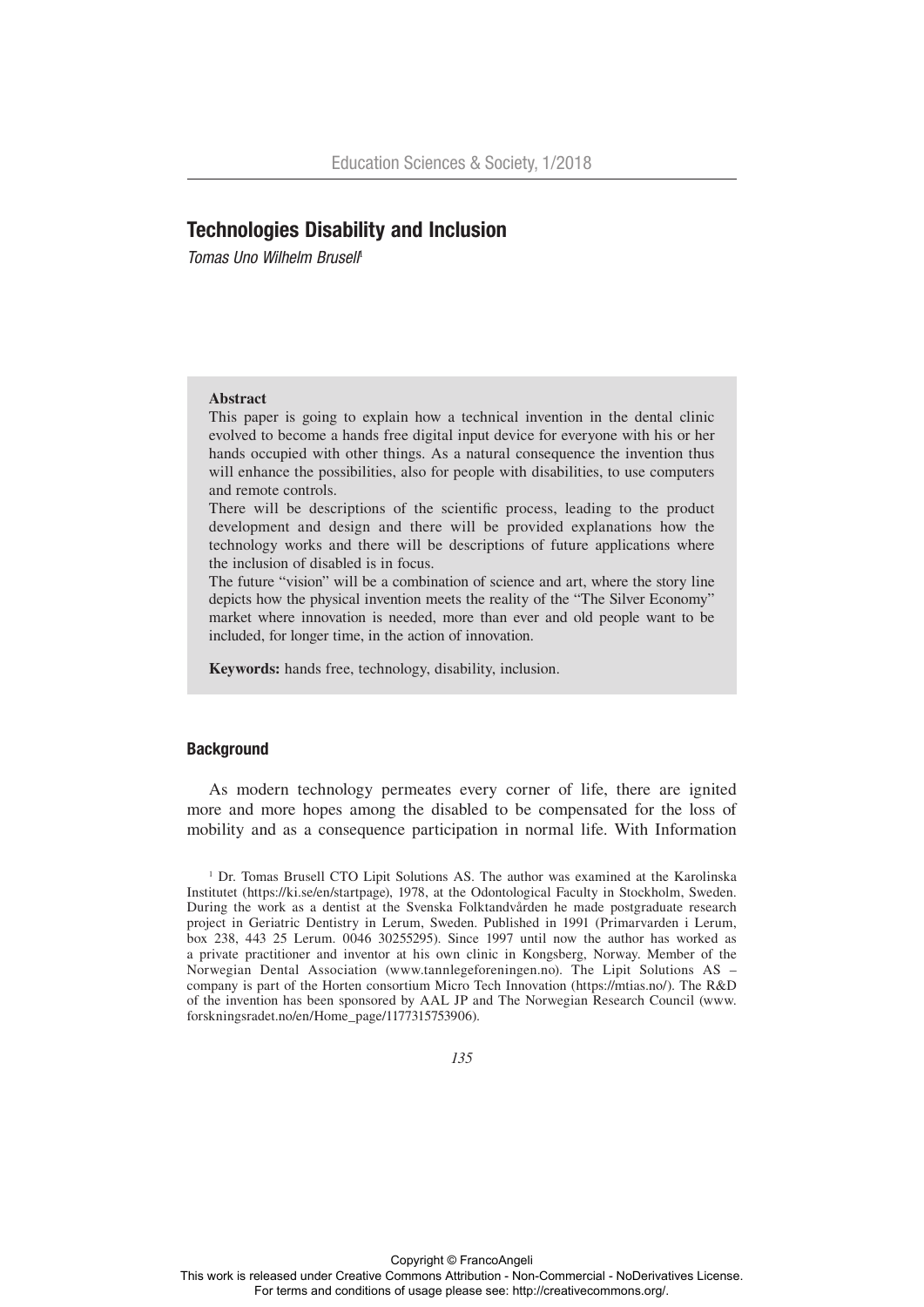and Communication Technologies (ICT), Exoskeleton Technologies and truly hands free technologies, like Human Machine Interfaces (HMI), it's possible for the disabled to be included in the social and pedagogic spheres, especially via computers and smartphones with social media apps and digital instruments for Augmented Reality (AR).

The idea to free the hands from computing had its beginning in the dental clinic.

From an odontological point of view there was something still missing when the digitalisation of the dental clinic was fulfilled in the end of the first millennium. Voice Recognition newer was accepted as an input device and nothing else was offered. If you needed your computer during clinical work you had to ask your assistant to act as an input device or remove your gloves and do it yourself.

Due to the bio safety restrictions a clinical operator cannot touch the keyboard or the computer mouse, not even touch the screen on a smartphone, and then turn to the clinical instrumentation again.

As a dentist I didn´t feel comfortable in this situation and tried to conceive of a device, a method to be able to control the digital environment in a hands free and mobile way.

What about the tongue and the other oral muscles – covered by the face mask?

As a clinically active dentist I did analyse the precise and endurable muscles, already in use among disabled in many ways; blow-suck devices, joysticks etc. and tried to see if they were possible to use in a more advanced way.

### Project

We initiated research and development (R&D), using ultra sound sensors to monitor the position of the tongue, and made a prototype together with  $\text{Sinter}^2$ and a group of students from Trondheim Technical University<sup>3</sup> and testing was made at the St Olav Hospital in Trondheim, Norway. In the process we decided to switch to capacitive sensors, which was a much more simple technology, and focused on extra oral placement of the sensors, due to my dental experiences and knowledge of the corrosive powers in the oral cavity. This new path to utilize the untamed oral muscles for computer control lead to us, via the Norwegian Research Council to the Ambient Assisted Living, Joint Program and we initiated a second R&D project, composed a consortium of partners,

<sup>2</sup> www.sintef.no/en/.

<sup>3</sup> www.ntnu.edu/.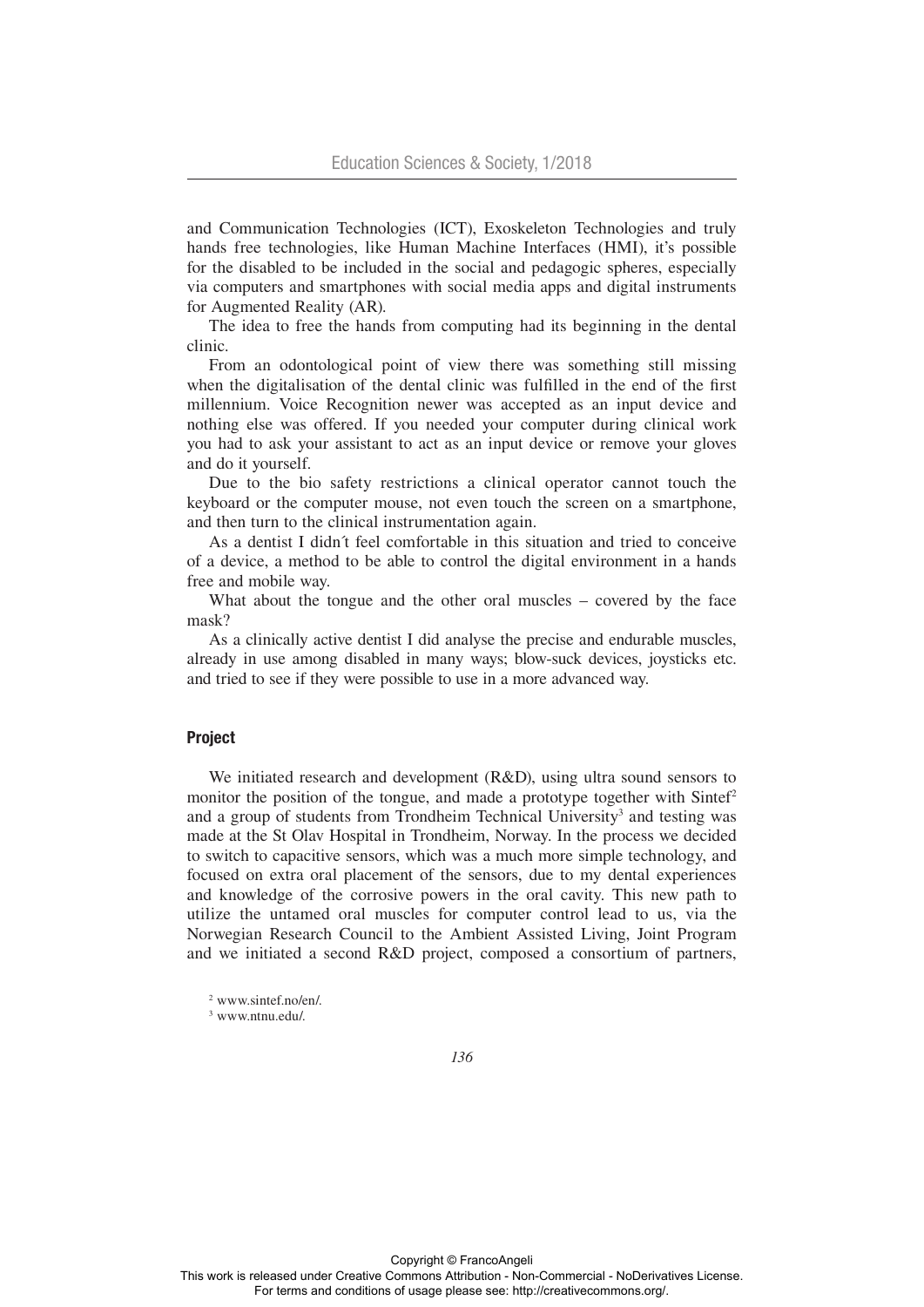partially funded by AAL JP<sup>4</sup> and was able to build a headset with a capacitive sensor array close to the lower lip, possible to touch, like a touch screen and thus command the smartphone and PC-screens surrounding you in the geriatric environment as well as in the clinic.

The Result of the AAL PJ CapMouse Project was refined and tested, redesigned and tested in several phases.

With this device I was able to switch clinical programs, scroll my x-rays and still be on the right side of the hygiene barrier, in no violation of bio safety and *lege artis* regulations.

The testing programs has shown that the LipIt input device, also will enhance the possibilities for High End Injured and other disabled individuals to be included in the work force, in everyday life of the modern world and in a new way be able to participate in the social media communications. We organised one testing program together with Telenor Open Mind<sup>5</sup>, with disabled employees at Telenor, Oslo and we continued testing in the AAL JP with geriatric end users, members of the project partners PRO<sup>6</sup>.

At the same time a team of dentists, in Sweden and Norway, made tests, some for longer, and others for shorter periods according to standard academic protocols. There were a large majority endorsing the functionality of the prototype and input, for the final design phase, was collected.

The technical development and miniaturisation, generally, during the LipIt development phase has been staggering and the LipIt Product 1A contains software and digital Bluetooth hardware making the sensor more sensible than ever, small size/low weight and now a high end microphone is added. Due to its placement close to the mouth, noise pollution can be avoided and conversation can be held at very low decibel levels.

With the LipIt headset mounted, disabled persons can work with telephone support, marketing and all the computer based work stations can be accessible for even the High End Injured and as long as you can eat and breathe, you are able to use the LipIt input device for computer control.

The technology is simple – the sensor is based on capacitive sensors, basically sensible to water, measuring the density in the working field, and the software registering the proximity of the lip is also registering the movements of the lip – the touch of the lip creates signals indicating the user's commands – combining digital and analogue signals; a touch of left quadrant – cursor to the left, etc. The sensor is circular with a 2 cm diameter active surface, extending out on the headset boom, for additional commands, click and right click – swipe and scroll.

<sup>4</sup> www.aal-europe.eu/projects/capmouse/.

<sup>5</sup> http://www2.telenor.no/openmind/nyheter/.

<sup>6</sup> www.pro.se/Om-pro/Sprak/Engelska/.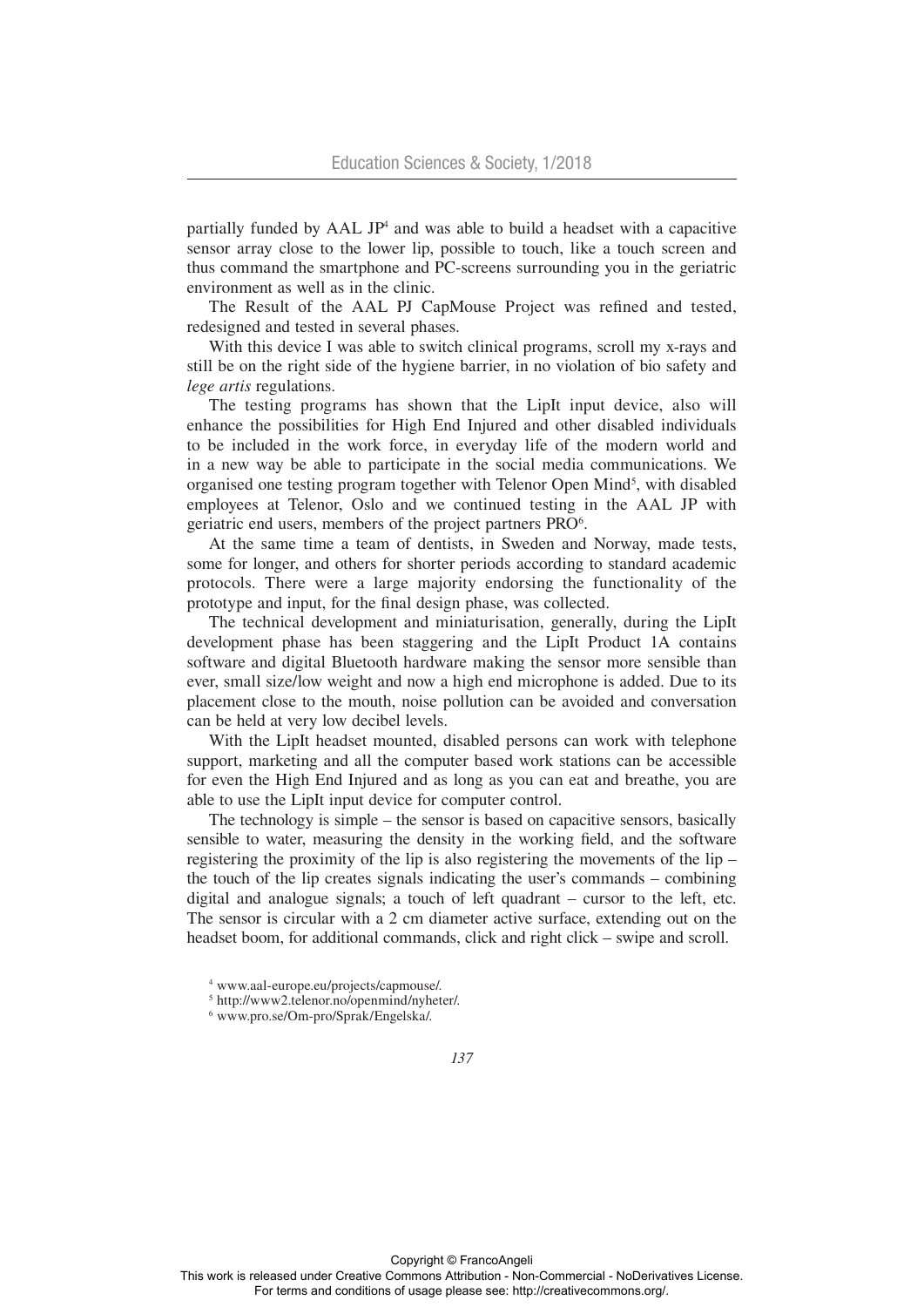The programming of computer software is a scientific endeavour and will include device software, possible to personalize with the user friendly LipIt App. The LipIt patents are issued in EU and US  $^7$  and a proof of the uniqueness of the technology.

A survey of the high end hands free input devices includes "eye recognition" by *Tobii*<sup>8</sup> and "speech-to-text" by *Google Cloud*<sup>9</sup>, there are elaborations on the "sip and puff" devices from *Origin Instruments*<sup>10</sup>. All these input devices are examples of technologies complementary to the LipIt technology



The product name LipIt was chosen replacing the project names "Oral Mouse" and "Cap Mouse". The appeal to LipIt is also the description of the actual physical input method.

### Vision

For Smart City inclusion, as in all other social environments, the LipIt input device will make it possible for disabled to control transport vehicles, technologies at school, order at shops, restaurants and service stations.

In the future Smart City the disabled community will interact with the abled with the same accessibility to digital air (the internet), to the sustainable energy grid and with HMI (As LipIt) the disabled community will seamlessly be integrated with the abled.

Exoskeletons and drone technology will revolutionize mobility. The transport apparatus will be 100% safe with the beehive technology of IoT (Internet of Things); all vehicles know about all other vehicles, always automatically keeping the optimal distance to avoid collisions. Which means also blind people will be able to commute, individually, in ordinary traffic.

<sup>7</sup> US 20110032126 A1, EP22335606.

<sup>8</sup> www.tobii.com/.

<sup>9</sup> https://cloud.google.com/speech-to-text/.

<sup>&</sup>lt;sup>10</sup> www.orin.com/access/sip\_puff/.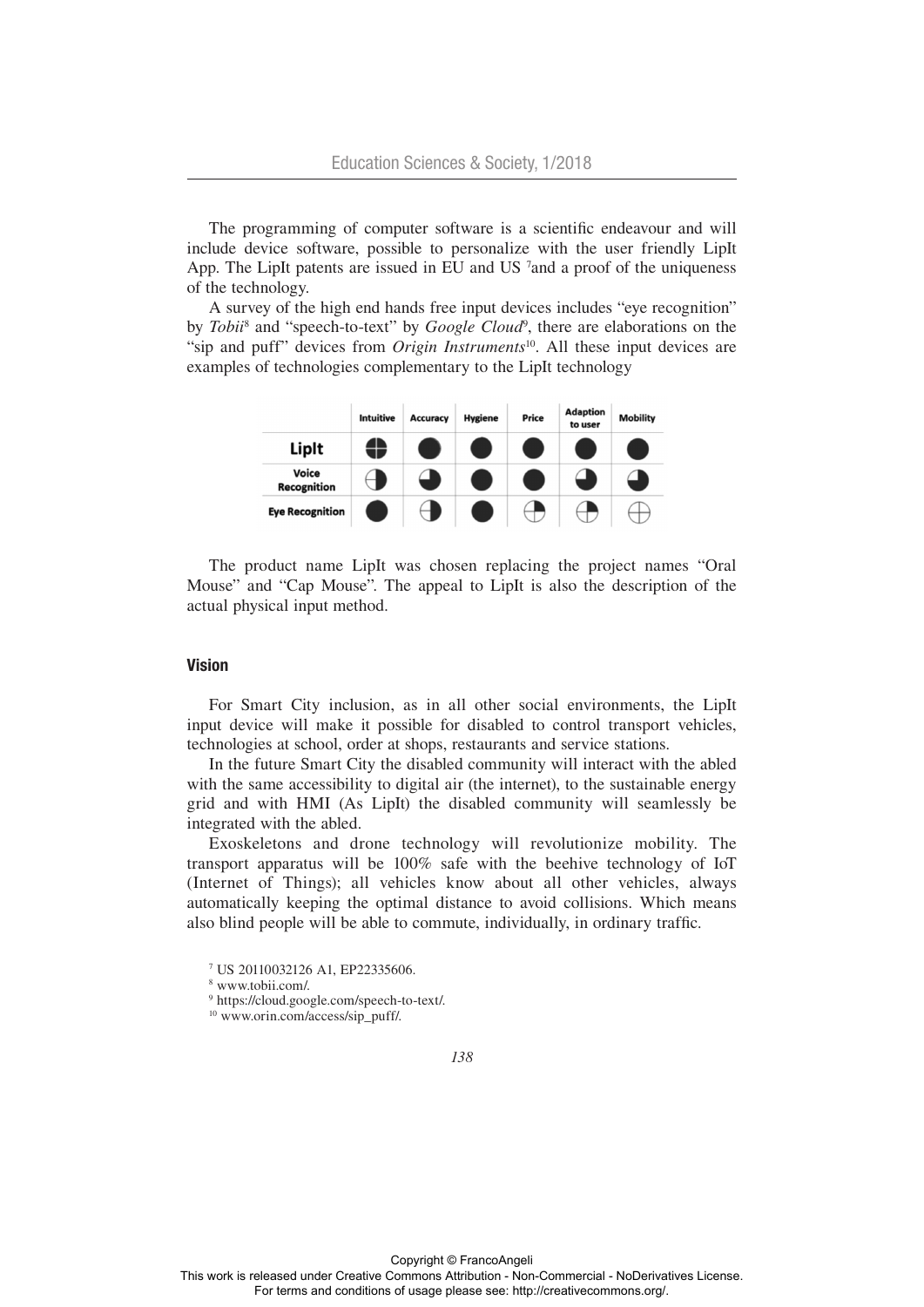All heavy work, construction of real estate, bridges, tunnels, roads and maintenance of the recycling process will be done by machines and driverless vehicles, and drones will take care of dangerously boring stereotype work. The digitalization of the transport sector will change the way humans interact and the most obvious effect will be the beneficial effects for the elderly and disabled.

Artificial Intelligence (AI) will enhance the quality of life in the future smart city and with full control of the smart phone, the disabled will be able to move and participate all over the sociological spectrum from entertainment to education, from work to leisure.

The development of the Smart City is accelerated and in Saudi Arabia, together with Jordan and Egypt, the NEOM project<sup>11</sup> is designed as a huge human enterprise, in the Gulf of Aqaba, with solar power, wind power and geological power parks, with robots taking care of all manual work.

The Ecological awareness is emphasised in architectural aesthetics, in the construction of infrastructure, in balance with the Desert Mountains and wide coastal areas.

The smart farming surrounding the Smart City will be based on desalination plants, also powered by solar and wind. The crops will be grown as much vertically as horizontal. Production of protein and other nutrients will adapt to ecologically sound scientific methods giving back to nature more than what's taken out.

Ocean farming will be based on understanding of the ecologies of the Sea and a regeneration of the reefs will begin, with human intelligence and construction knowhow. Smart Oceanography will establish deconstruction of the fishing fleets and rehabilitation of endangered gene pools of fish and crustaceans. All these developments are possible due to the manifestation of digital air and the evolution of cybernetics and the LipIt HMI fit the bill in the Smart City future.

Telemedicine and prophylaxis will be operative – based on AI networks and ICT – and health care will reach a new level with smart watches, bracelets for medication and sensors collecting medical data, storing them in the cloud, all the time.

Smart homes will be developed in the Smart City and will be inclusive for all levels of disability and make the new technologies accessible for all, and with LipIt, as a complement to existing HMI, the access is made with a touch of the lip – intuitive and effortless – on the move.

In combination with voice to text software (like Siri, Bixby, Cortana and Alexa) the LipIt HMI will make it possible to manoeuvre the smart

<sup>11</sup> www.discoverneom.com/.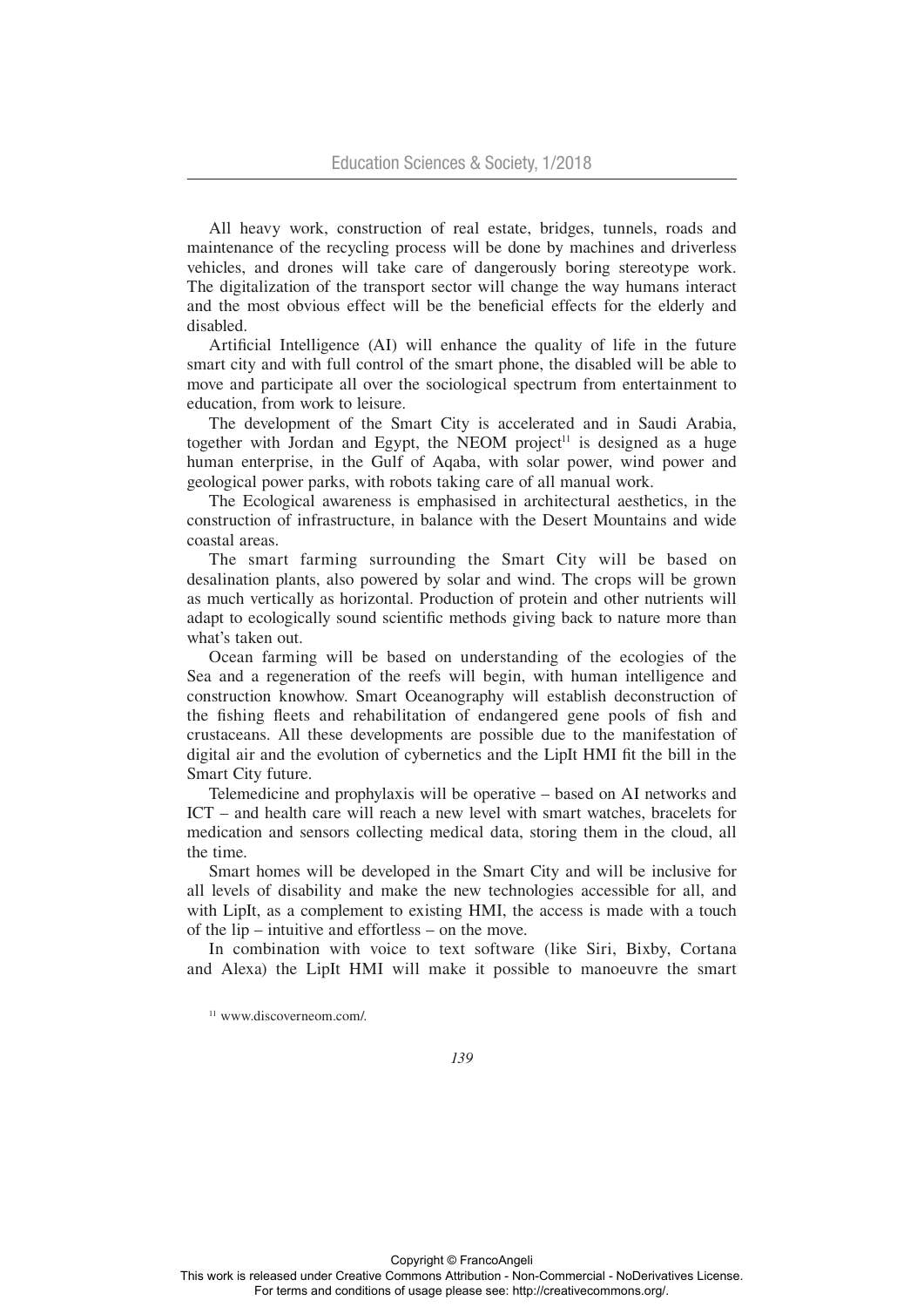environment and communicate with both the assistive (robot) technology and near and dear, friends and partners of flesh and blood.

*Figure 1-2 – The LipIt headset, design Hareide Design*<sup>12</sup>



Truly hands free input, on the move will make future interactions with assistive technology as effective and instrumental as if the user were not disabled at all.

With a user friendly and intuitive instruction manual the learning curve will be steep and one will be able to control the smartphone, tablet or PC within a few hours of training.

Most disabled individuals are using microphone and the LipIt device offers, in addition to a microphone, full mouse control and/or replacement of the touch screen, for the index finger.

That's a step further into the next Digital Holon in human machine interaction and since we still are in the digital infancy it's important to understand that the future digital air will contain every possibility for professional development, physical movement and communication. With HMI technologies, like the LipIt input device, all these technological advancements will be accessible for all, disabled and abled alike, and thus be key for the development of the ultimate inclusive technology.

Last, but not least, LipIt is an affordable technology, it is simple and will forever change the concept of microphone technology, taking functionality to the next level of complexity – hands free, voice free and mobile digital control.

<sup>12</sup> www.lipit.net.